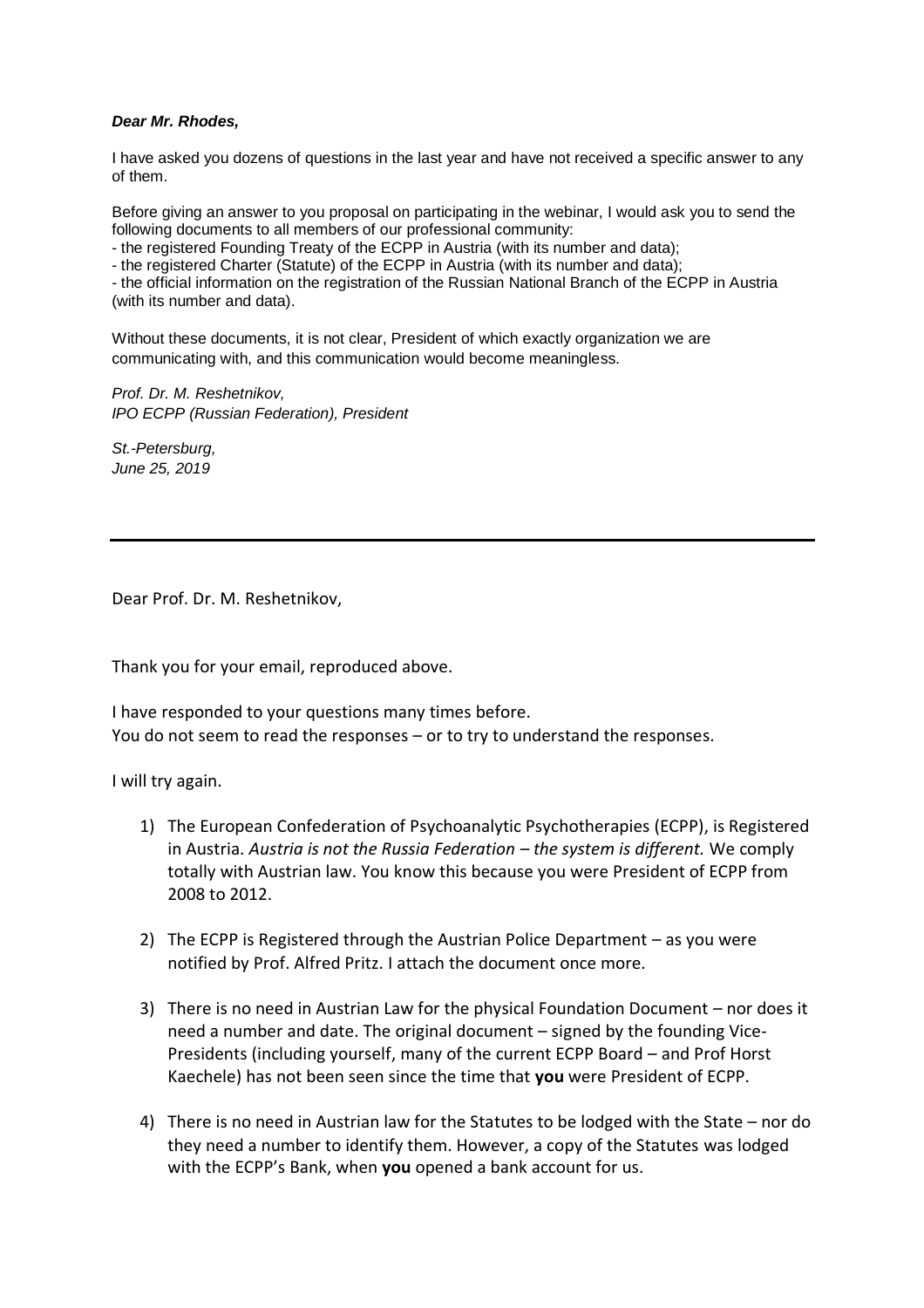- 5) The Russian National Branch of ECPP (amongst many others) was accepted as a member at the General Meeting of the ECPP in October 2012. It is reported in the agreed Minutes of the meeting. **I would like to remind you that you were President of the ECPP at that meeting, Prof. Dr. Reshetnikov.** We do not attach 'number and date' when accepting the creation of Branches of the ECPP.
- 6) Just to remind you once more, the legal structures of the Russian Federation are not the same as the legal structures of Austria.
- 7) Also to point out, that you have been a consistent attender at, and participant in, the ECPP General and Board Meetings – as certified by our accepted Minutes. And that you were present at the September 2018 General Meeting when I was elected President of ECPP *unanimously* (which includes you). How you can claim the organisation does not exist, when you have taken part in it twice-yearly for the past 11 years at least, and have led it for 4 years, is incredible.

I am sending this as a pdf file as I wish this whole response to be seen by your/our membership. By sending this, 24 hours before the webinar, you still have time to notify people – as all Board Members of ECPP were requested.

It is disappointing that you do not have confidence in your/our membership to allow me to meet with them.

I offered to attend your Executive, in person or online; I offered to attend your General Meeting in person or online. You rejected them all. You have never invited me to take part in *any* of your events since I became President.

Yours, in sadness.

Adrian M. Alharles

Adrian M. Rhodes, President, European Association of Psychoanalytic Psychotherapies (ECPP) 25/06/2019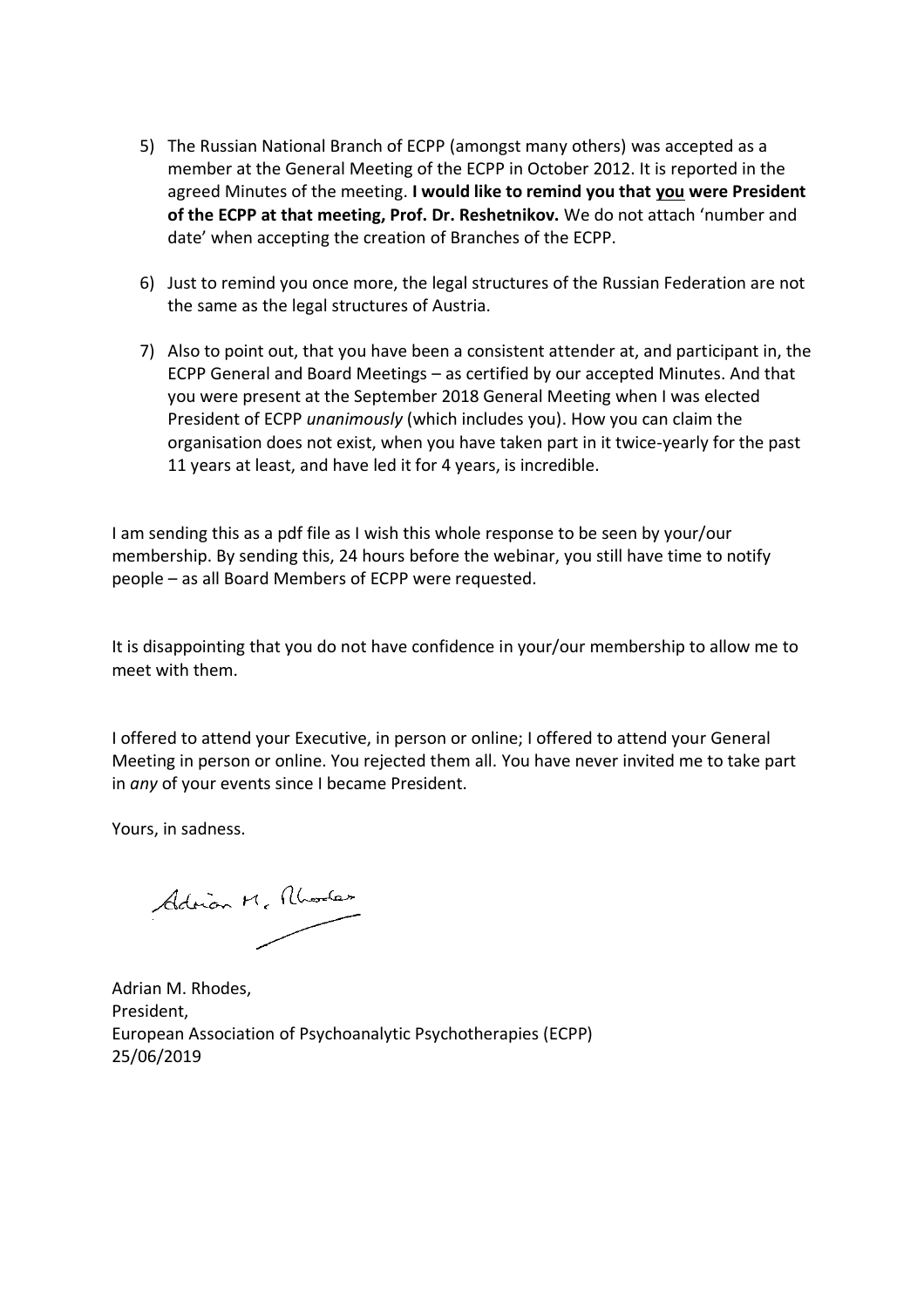## Vereinsregisterauszug zum Stichtag 12.06.2019 **Allgemeine Daten**

Zuständigkeit

Landespolizeidirektion Wien, Referat Vereins-, Versammlungs- und Medienrechtsangelegenheiten

438276261 ZVR-Zahl

## **Vereinsdaten**

Europäische Vereinigung für psychoanalytische Psychotherapie - European Name **Confederation for Psychoanalytic Psychotherapies (ECPP)** Sitz Wien (Wien)

 $c/o$ Zustellanschrift Land Entstehungsdatum

1030 Wien, Hainburgerstraße 48/2/38a Österreich

01.10.2003

statutenmäßige Vertretungsregelung

Der Präsident vertritt den Verein nach außen. Schriftliche Ausfertigungen des Vereins bedürfen zu ihrer Gültigkeit der Unterschriften des Präsidenten und des Sekretärs, in Geldangelegenheiten (=vermögenswerte Dispositionen) des Präsidenten und des Kassiers. Im Fall der Verhinderung treten an die Stelle des Präsidenten, des Sekretärs oder des Kassiers ihre Stellvertreter.

|                                                                                     | <b>Organschaftliche Vertreter</b><br><b>Präsident</b>                                   |  |
|-------------------------------------------------------------------------------------|-----------------------------------------------------------------------------------------|--|
| Vertretungsbefugnis<br>Familienname<br>Vorname                                      | 04.10.2012 - 03.10.2014 (Funktionsperiode)<br><b>FITZGERALD</b><br><b>Barbara</b>       |  |
| Titel (vorang.)<br>Titel (nachg.)                                                   | Dr.                                                                                     |  |
|                                                                                     | <b>Vizepräsident</b>                                                                    |  |
| Vertretungsbefugnis<br>Familienname<br>Vorname                                      | 04.10.2012 - 03.10.2014 (Funktionsperiode)<br><b>Mizinova</b><br><b>Tatjana</b>         |  |
| Titel (vorang.)<br>Titel (nachg.)                                                   | $\overline{\phantom{a}}$                                                                |  |
|                                                                                     | <b>Kassier</b>                                                                          |  |
| Vertretungsbefugnis<br>Familienname<br>Vorname<br>Titel (vorang.)<br>Titel (nachg.) | 04.10.2012 - 03.10.2014 (Funktionsperiode)<br>Pecjak<br>Lan<br>$\overline{\phantom{a}}$ |  |
|                                                                                     | <b>Sekretär</b>                                                                         |  |
| Vertretungsbefugnis<br>Familienname<br>Vorname<br>Titel (vorang.)                   | 04.10.2012 - 03.10.2014 (Funktionsperiode)<br><b>Zamfirescu</b><br>Irina                |  |
| Titel (nachg.)                                                                      |                                                                                         |  |

## **Hinweise**

Dieser Auszug enthält Angaben über jene Personen, welche als Gründer oder Abwickler auf Grund des Gesetzes (§§ 2 Abs 2 bzw 30 Abs 1 VerG) oder als organschaftliche Vertreter nach den Vereinsstatuten zur Vertretung des Vereins nach außen befugt sind.

Mit Ausnahme der Vertretung durch einen behördlich bestellten Abwickler stützt sich diese Auskunft auch auf Angaben der betreffenden Personen bzw des Vereins